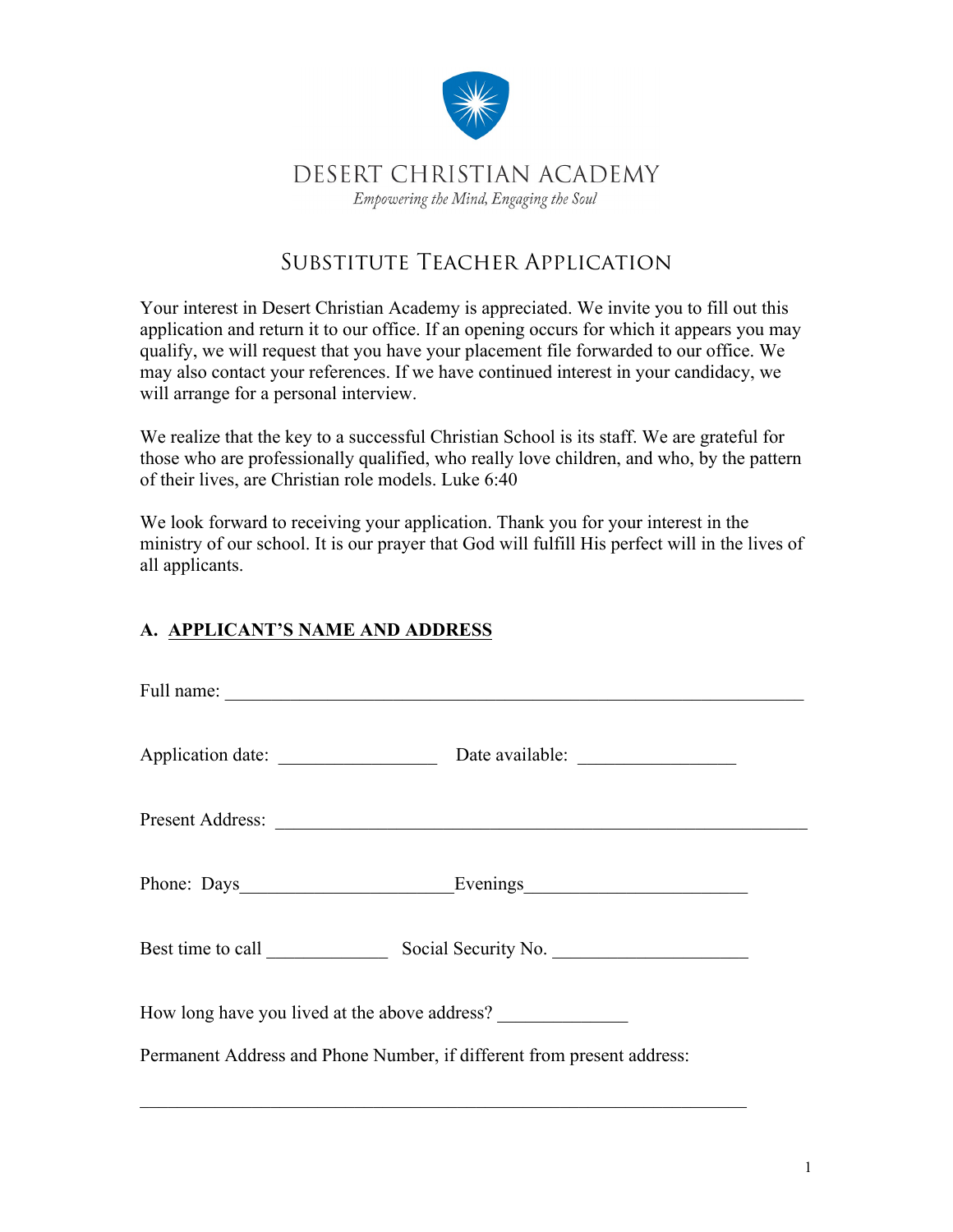## **B. POSITION DESIRED**

Please indicate 1,2,3 choice in the parenthesis. Then to the right please indicate the grade or subject in order of preference.

| ( ) Preschool    |  |
|------------------|--|
| () Kindergarten  |  |
| $( )$ Elementary |  |
| ( ) Junior High  |  |
| ( ) High School  |  |
|                  |  |

#### **B. CHRISTIAN BACKGROUND**

• In your own handwriting on a separate paper, briefly give your Christian testimony.

**Bible-** Do you believe the Bible to be the only inspired and infallible Word of God, our final authority in all matters of faith, truth and conduct?

Yes No Signature

**Statement of Faith-** Please carefully read our Statement of Faith and indicate below your degree of support.

I fully support the Statement as written without mental reservations.

Signature

I support the Statement except for the area(s) listed and explained on a separate piece of paper. The exceptions represent either disagreements or items for which I have not yet formed an opinion or conviction.

Signature\_\_\_\_\_\_\_\_\_\_\_\_\_\_\_\_\_\_\_\_\_\_\_\_\_\_\_\_\_\_\_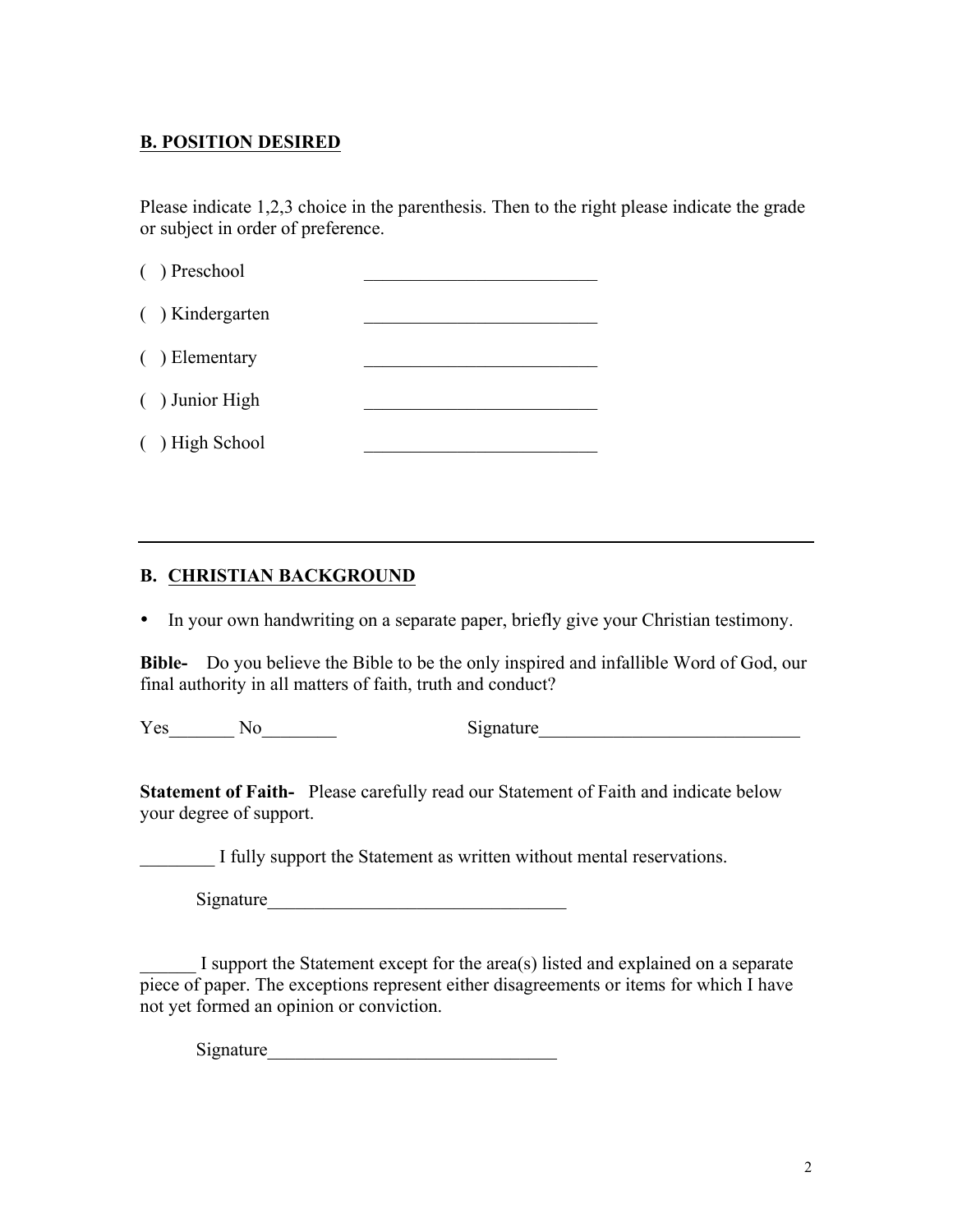## **C. PROFESSIONAL QUALIFICATIONS**

• Please attach photocopies of all your college transcripts. Should you be offered a position, official copies of your college transcripts will be required to be submitted for inclusion in your personnel file.

## **Formal Training-** What degree or degrees do you hold?

| Date | Date received | <b>Issuing Institution</b> |
|------|---------------|----------------------------|
|      |               |                            |
|      |               |                            |
|      |               |                            |
|      |               |                            |
|      |               |                            |

|                                                                                                                              |                    | Your Major(s) $\overline{\phantom{a}}$                                                         |  |
|------------------------------------------------------------------------------------------------------------------------------|--------------------|------------------------------------------------------------------------------------------------|--|
|                                                                                                                              |                    |                                                                                                |  |
|                                                                                                                              |                    |                                                                                                |  |
| Total semester units after date of Bachelor's Degree.<br>$(1 \frac{1}{2})$ quarter units = 1 semester unit = 1 quarter unit) |                    |                                                                                                |  |
|                                                                                                                              |                    | <b>Teaching Experience-</b> Sequentially list your teaching experience with most recent first. |  |
| School Name                                                                                                                  | Grades or Subjects | Dates                                                                                          |  |
|                                                                                                                              |                    |                                                                                                |  |
|                                                                                                                              |                    |                                                                                                |  |
|                                                                                                                              |                    |                                                                                                |  |
|                                                                                                                              |                    | Teaching Credentials- Do you have a California Teaching Certificate?                           |  |
|                                                                                                                              |                    |                                                                                                |  |